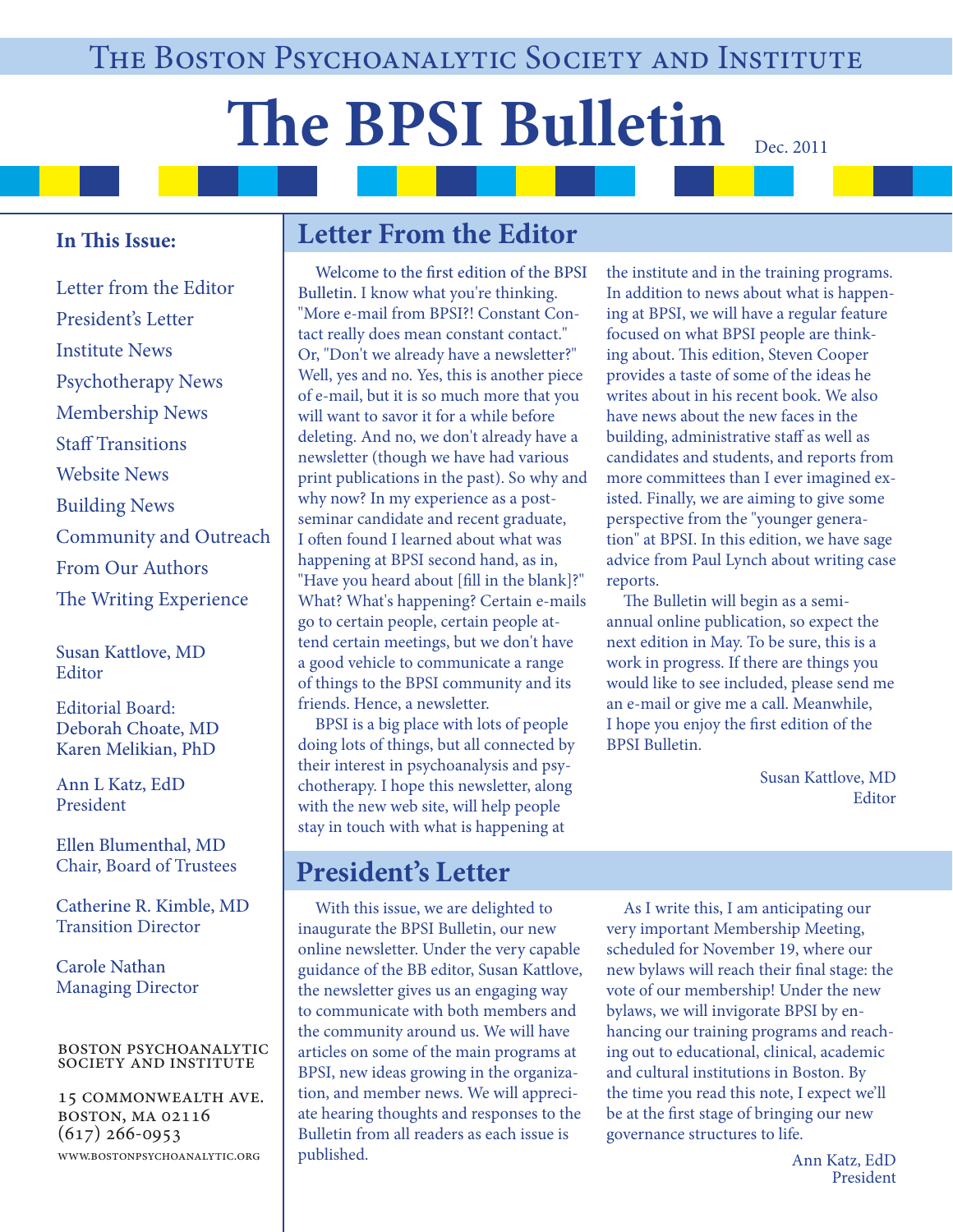## **Institute News**

 It is a pleasure to be part of BPSI's new newsletter, the BPSI Bulletin, to report on what we have accomplished in our psychoanalytic training program over the past year, and to introduce plans for the future. First I would like to welcome our two new candidates, Drs. John Roseman and Holly Blatman, and our new affiliate scholar, Professor Paula Salvio. As you know the Education Committee (EC) oversees the analytic training program, and in this newsletter each of the chairs of the EC subcommittees will report to you on the innovative work of their committees. During this past year we have formed two new EC subcommittees, the Case Finding and Development Committee and the Ethics Education Committee. In the articles that follow, please read about the work of these new committees as well as our other important subcommittees.

 Looking to the future, one of the most important tasks that we will undertake this year in the psychoanalytic training program is to revise our policies and procedures. Our new BPSI Bylaws state that the EC will establish its own policies and procedures. At present, with the exception of the topics covered in the candidates' manual and the

training bulletin, there is no clear and accessible document that describes our various policies. We will form a working group to take a fresh look at our committees and their responsibilities, at the way members and committee chairs are chosen, and at the effectiveness of our policies and procedures. We will then write a document describing our policies and procedures that will be available on our website.

 I am very grateful to each of the subcommittee chairs: Nancy Chodorow, Phillip Freeman, Catherine Kimble, Alisa Levine, Humphrey Morris, Allen Palmer, Stevie Smith, Patricia Wright, and Judy Yanof for their devotion to BPSI, their creative thinking, and their friendship. I want to express my appreciation to all the members of the EC subcommittees and the Educational Policies Committee (EPC), which acts the coordinating body for the training program, and thank our administrative staff, Edward Thomas, Karen Smolens and Erica Coray, for all their help. Finally I want to welcome our new managing director, Carole Nathan.

> James D. Walton, MD Chair, Education Committee

To see the individual reports for each committee, please view the online version of this newsletter at www.bostonpsychoanalytic.org or request copies by calling the BPSI office at (617) 266-0953.

# **Psychotherapy News**

 With the historic passage of the new by-laws, psychotherapy training at BPSI has moved into the center of our organization in the new Education Division. As we transition over the next several months, we are saddened that Alan Pollack is stepping down as the Director of Psychotherapy Training after nearly a quarter century, but we are very pleased that Richard Gomberg has agreed to take his place.

 Alan has been a wonderful leader, teacher and mentor for the many ATP students and Fellows over the years. He's been a guiding force and as such has brought inspiration,

## **Membership News**

The membership committee has recently focused on two issues: 1) a proposal for new membership categories that we hope will simplify and expedite membership; and 2) guidelines around hardship and dues relief. Both proposals are near completion and will soon be sent to the Board for ratification and then on to all membership.

enthusiasm and warmth to the multitude of tasks in his role. His generosity of spirit and intellectual curiosity have suffused the programs and inspired many.

Visit the website to access the most recent report of the Ad-Hoc Committee on Psychotherapy.

**New members:** Janet English, PhD; Donna Fromberg, PsyD, Graduate Analysts

Gordon Harper, MD, Affiliate Member Mollie Brooks, MSW, Psychotherapy Member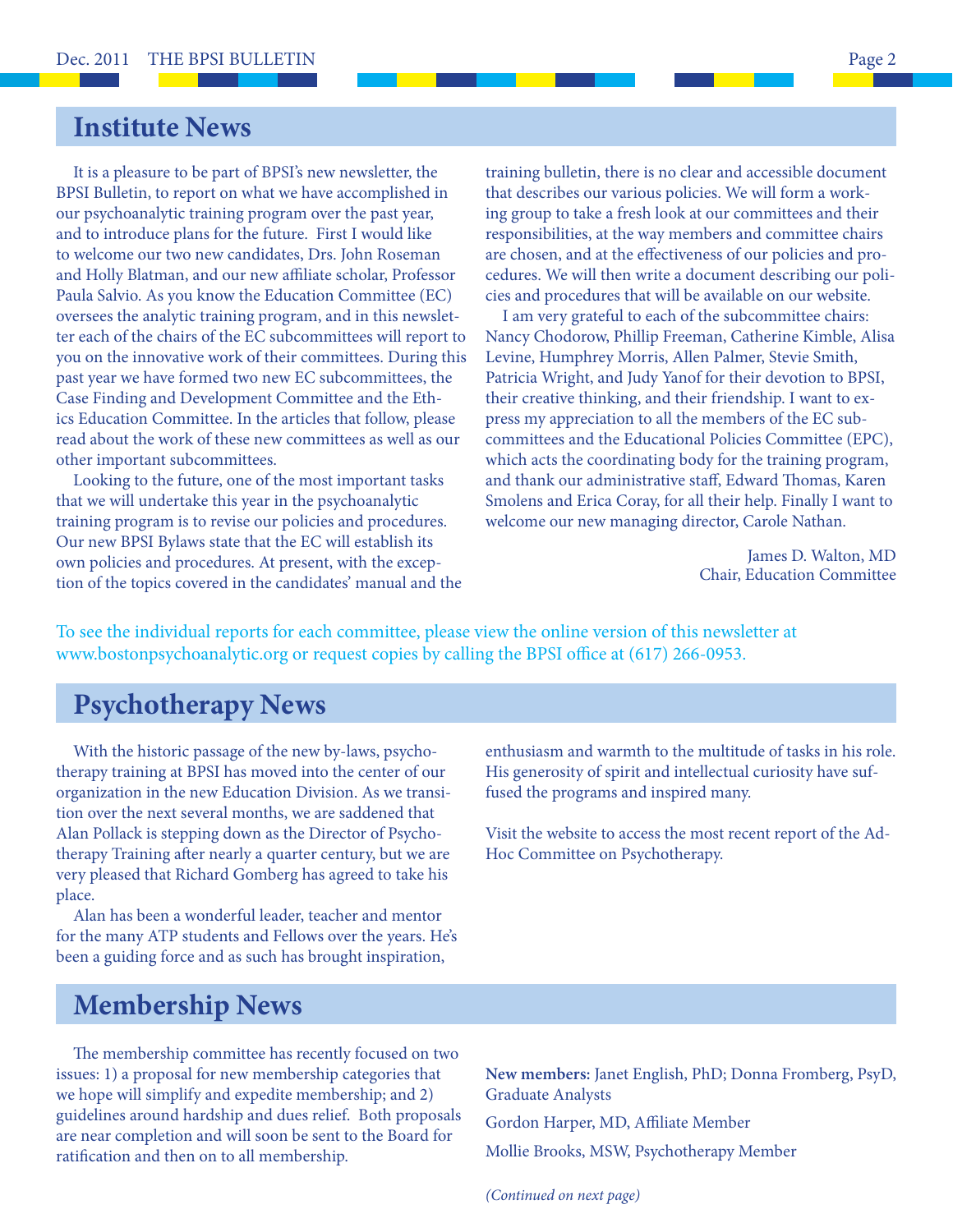Resignations: Thomas Gutheil, David Brendel: Ann Plater; Mary Jo Alexander

**Deaths:** Stanley Cath, David Berkowitz, Joan Zilbach, Samuel Bojar, Howard Weintraub, Ralph Engel, Abraham Zaleznik

Mark Goldblatt, August, 2011 Chair, Membership Committee

In the fall, BPSI welcomed new classes in the fellowship, ATP, and analytic training programs, including one affiliate scholar. Here is some more information about the newest members of our community:

#### **Fellows**

Karen Adler, MD, is completing her fourth and final year in the MGH-McLean adult psychiatry residency training program. She is interested in doing psychotherapy with patients with borderline personality disorder.

**Rudolph Agosti, MD,** is a psychiatrist working on an inpatient unit at the Brockton Veteran's Affairs Medical Center.

**Amy Agrawal, MD,** is a psychiatry resident in the Harvard South Shore Psychiatry Residency Training Program.

**Lawrence Civale, LICSW,** received a MSW from Adephi University in 1994 and then worked primarily in psychiatric settings in New York State. He moved to Boston in 2001 and shortly after began private practice in downtown Boston and Quincy. He works with late adolescents and adults providing individual and couples psychotherapy.

**Evgeniy Filin, MD,** is a psychiatrist at the Beth Israel Deaconess Medical Center in the Outpatient Psychiatry Department and the Cognitive Neurology Unit. Areas of interest include neuropsychiatry and geriatric psychiatry. He has a private practice in the Longwood area.

**Sherie Friedrich, PsyD,** is a Clinical Psychologist and has a private practice in Portsmouth, NH. She has special interests in psychotherapy with artists and in leading psychodynamic psychotherapy groups. Her research interests include infant and mother-daughter dyad research.

**Abigail Judge, PhD,** recently completed a two-year fellowship in child forensic psychology at Massachusetts General Hospital, and she is a former fellow of the American Psychoanalytic Association. Dr. Judge is the Director of Clinical Assessment at Germaine Lawrence, a residential program for adolescent girls, and she also maintains a private psychotherapy practice in Cambridge, where she specializes in the treatment of adolescent girls and young women.

**Deborah K. Manegold, MD,** is a psychiatrist in private practice in Brookline. Her practice is adult psychotherapy, psychopharmacology and combined treatment. She is considering applying for analytic training.

**Othman M. Mohammad, MD,** is a third year psychiatry resident in the Harvard South Shore Psychiatry Program. He is interested in academic psychiatry and, in particular, child psychiatry and neuropsychoanalysis.

**Sarah Davy Muscat, MD,** is a fourth year psychiatry resident at Maine Medical Center in Portland, ME. She previously practiced as an internist and rheumatologist. She plans to stay in Portland after graduation, where she hopes to practice general psychiatry, with an interest in patients with chronic pain and medical illness.

**Anne Redburn, DO,** is a third-year psychiatry resident in the Harvard South Shore program. She has an undergraduate degree in Criminology and plans on pursuing a career in Forensic Psychiatry.

**Jerome P. Rubin, LICSW** (Jerry) graduated with a master's in counseling from Lesley College in 1979 and then returned to Smith College School for Social Work, where he received his MSW in 1989. He has been in full time private practice since 1994 and sees adolescents and adults. He specializes in substance abuse counseling, couples therapy, and men's issues. Jerry currently facilitates three groups: A co-ed therapy group, a co-ed young adult group and a men's group.

**Brian Schulman, MD,** is completing his psychiatry residency training at MGH-McLean and serving as the Outpatient Psychotherapy Chief Resident at MGH. Active in the newly formed Program in Psychodynamics (collaboration between BPSI and MGH-McLean), he plans to start a private practice, in addition to maintaining an academic affiliation.

**Ritu Shree, MA,** is an international student in United States, doing her graduate studies in Dance/Movement Psychotherapy and Counseling. She got her honors degree in Psychology and Masters degree in Clinical Psychology in India. She is presently interning with Boston Children Foundation.

**Alice Silverman, MD,** is a psychiatrist living and working in St Johnsbury, VT where she currently has a full time private practice.

**Laura Stanton, MD,** graduated from Drexel College of Medicine in Philadelphia and completed her psychiatry residency at Brown University in Providence. She is currently a fellow in Geriatric psychiatry at Brown.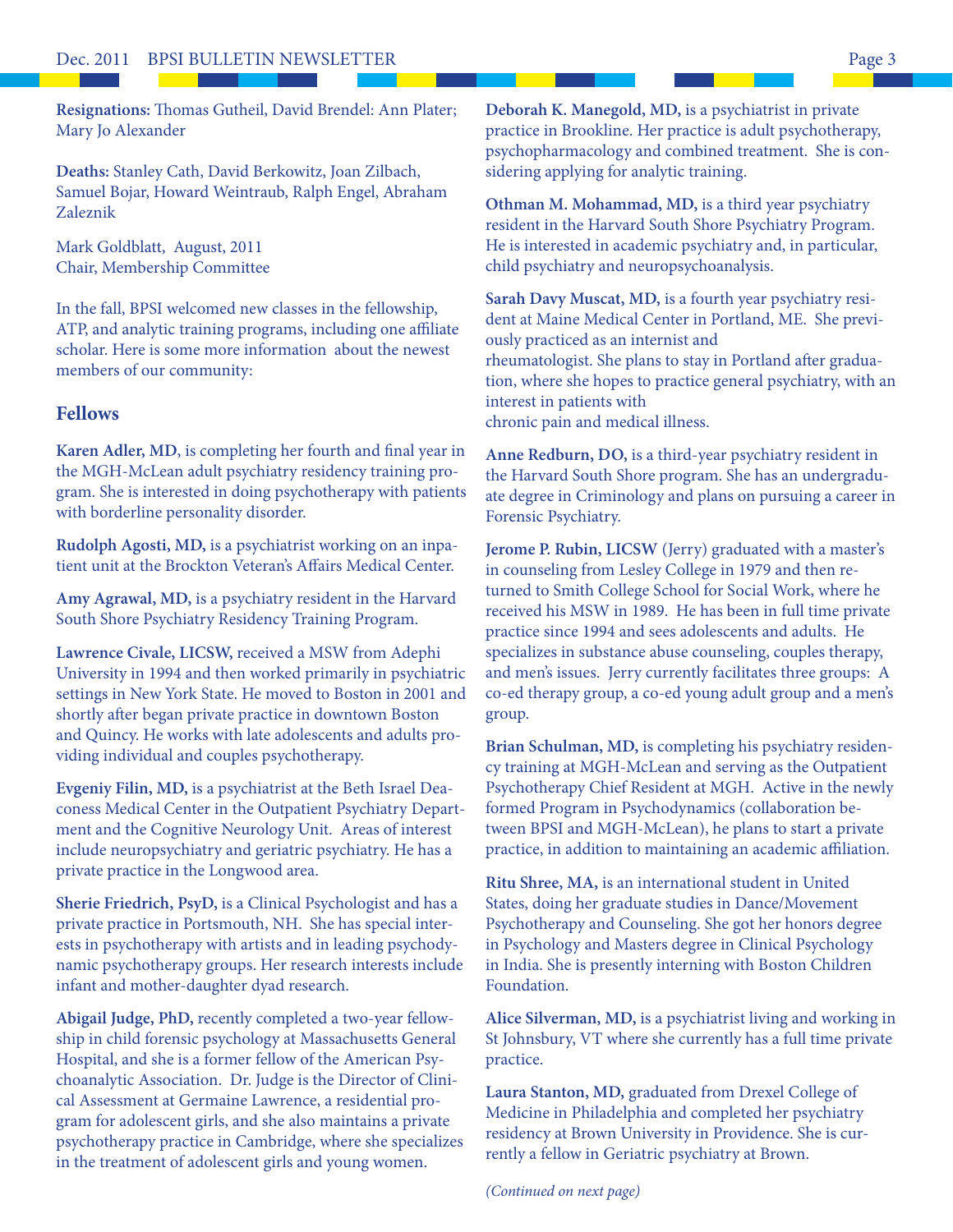**Rachel Urbano, PsyD,** is completing her post-doctoral fellowship at Boston College's University Counseling Services. She has a special interest in dreams and dream interpretation.

#### **ATP Students**

**Alistair McKnight, LMHC,** is a case manager at Arbour Counseling in Jamaica Plain and has a private practice in Cambridge. He is currently writing his doctoral dissertation on the changes in pop-cultural representations of heterosexual relationship narratives over the past sixty years.

**Cecilia Mikalac, MD,** is a psychiatrist who has had a full time general adult practice in Worcester for over 20 years.

**Ellen Goldman, PhD,** has a private practice in neuropsychology (children - young adults). She also treats children and adults. Her office is in Brookline.

#### **Candidates**

**Holly Blatman, MD,** has a private practice in Cambridge. In the past, she worked as a psychiatrist for the University Health Services at Harvard, and in the Child Psychiatry Department at Cambridge Hospital. Currently, she is a consultant at The Groton School in Groton, MA, and over the past 25 years, has worked with adults, children and adolescents.

John Roseman, MD, is a first-year analytic candidate at BPSI. He is a psychiatrist at McLean Hospital, where he works in the Psychiatric Neurotherapeutics Department, primarily performing electroconvulsive therapy (ECT). Dr. Roseman also teaches second- and third-year medical students at Harvard Medical School. He has a psychotherapy and psychopharmacology private practice located at McLean Hospital.

#### **Affi liate Scholar**

**Paula M. Salvio, PhD,** is a Professor of Education at the University of New Hampshire and the author of *Anne Sexton: Teacher of Weird Abundance* (2007, State University of New York Press), and, with Gail Boldt, *Love's Return: Psychoanalytic Essays on Childhood, Teaching and Learning* (2006, Routledge). Widely known for her published work on psychoanalysis and education, trauma, and historical crisis, Dr. Salvio is currently working on a study of how societies work through trauma with a specific focus on the anti-mafia movement in Palermo, Italy.

# **Staff Transitions**

We wish to thank Ed Thomas for his hard work and service as our interim Administrative Director. Ed saw us through many important changes in the administrative office, after so many years with our former administrative Director, Diana Nugent, including setting up our new financial office, helping us evaluate BPSI's administrative needs going forward, and bringing us two talented new members of our staff. Pharrel Wener is our new Finance Associate. Pharrel is an accountant from South Africa with many talents. In addition to his years of experience in membership organization finance, Pharrel is a cantor and actor in local theater. Pharrel and Ed have restructured our finance office, including moving us to on-line billing and more efficient financial administration.

 Ed also brought us Erica Coray as our Senior Administrative Assistant. Erica is is a graduate of Emerson College where she studied Film and Communications. She most recently worked in the fashion industry, where she oversaw two new website launches. Erica now comes to BPSI with an interest in building a career in nonprofit education. In addition to her role supporting our membership and Educa-

tion programs, Erica brings an eye for graphics, as you will have noticed with the new BPSI flyers, and web expertise, and she will be the lead point-person on our new website project.

 We are pleased to inform you that the Board Hiring Committee has selected Carole Nathan, MBA to be the new (and newly named) Managing Director of BPSI. Carole will have a somewhat larger role than Ed or Diana, overseeing all of the staff and helping the board in our new development efforts. Carole has spent many years in non-profit health care management. From 1997-2009 she served as Associate Director and then Executive Director (2003-2009) of the Lown Cardiovascular Research Foundation. Carole effectively managed all aspects of the Foundation with an annual budget of 2.7 million dollars. She left in 2009 after Dr. Lown retired and the foundation and clinic were reorganized.

 From 2009 until now Carole has been the Executive Director of the Virginia Thurston Healing Garden in Harvard, Mass., a breast cancer educational center. There, she was responsible for providing new leadership, stability and con-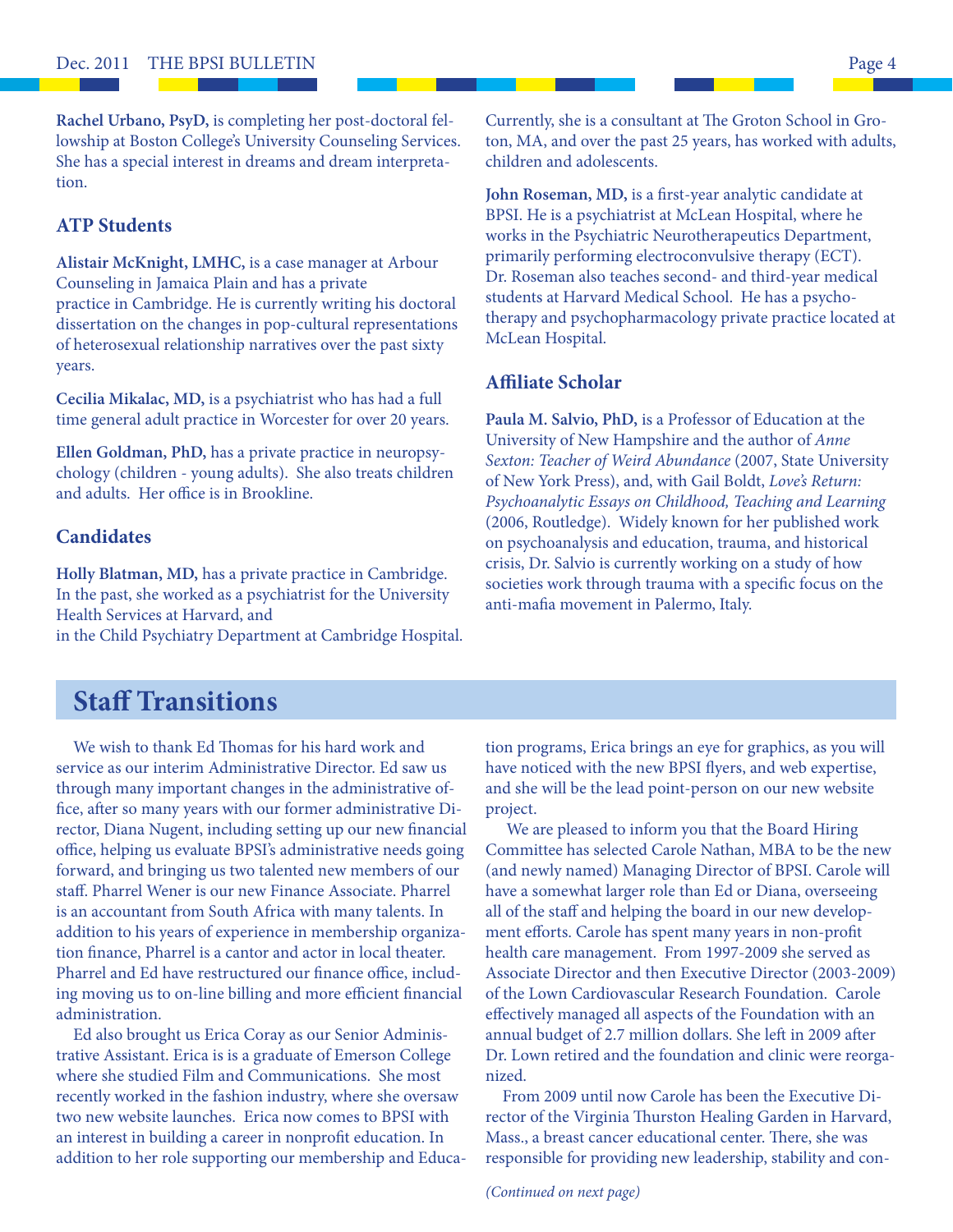tinuity for the educational breast cancer center after a major organizational transition. The Healing Garden recently lost major funding, leaving Carole in a position to come to BPSI.

 Everyone on the hiring committee was most enthusiastic about Carole's experience, maturity, competence and enthu-

## **Website News**

This spring we will launch a new BPSI website! The board has hired a web firm, Blue Luna, who will work with us over the next four to six months to develop a new site that should be both appealing and easy to use for members, students, applicants, and the public. The site will feature a 'find an analyst/therapist' function, an interactive calendar, an education module, and we are pleased we will be able to acquire a new domain name of www.bpsi.org.

Throughout the development process, we will be seeking input from members and committee chairs. Please send your ideas to Erica Coray, who will be the lead point person on the project. Carole Nathan, our new Managing Director, will be assisting Erica.

siasm for the Managing Director position at BPSI. She has already launched enthusiastically into orienting to BPSI. At this time we are working on a transition plan for her to assume her full-time role as Ed Thomas steps down.

 Please introduce yourselves to Carole next time you are at BPSI.

 Our web project will cost BPSI close to \$35,000. Despite our large deficit, the board has decided to support the web project due to our enormous need for a more functional site. We hope to offset the costs with donations. BPSI has an anonymous donor who has given us a sum of money for the web, in hopes it will inspire others to contribute. A group of BPSI leaders have pledged matching funds for any contributions to our new website. We hope you will consider contributing. Donors can contact Carole Nathan at office@ bostonpsychoanlaytic.org or by calling the Administrative Office, or Ellen Blumenthal at edblumenthal@rcn.com or by telephone.

# **Building News**

 We would like to take this opportunity to update the membership on the work of the Relocation Committee over the past year. The Relocation Committee has continued to work on several fronts to move the process of relocating BPSI to a new home forward.

1. Sale of 15 Commonwealth Avenue. The marketing of 15 Commonwealth Avenue has been ongoing. Our task remains to be fiscally responsible in this complicated sellbuy scenario in a real estate market that has significantly weakened since the building was first listed for sale in April 2009. After a series of price reductions authorized by the Finance Committee, we are now listed at 15.9 million. We are prepared to be patient in our efforts to secure a sale price that will allow us to meet our financial objectives. The building continues to be listed on MLS and has been shown actively to many potential buyers.

Budget and Endowment Goals: Once sold, proceeds will be balanced between funds for our endowment and funds for purchase and renovation of a universally accessible building that will serve BPSI's mission well.

Our original goal for the endowment was to realize sufficient funds from the sale of 15 Commonwealth Avenue to cover our current annual deficit, have funds for one time

investments, and develop reserves for stability by adding to our endowment. At a five percent annual draw from the endowment, this would give us modest but meaningful funds for new spending, primarily for staffing and infrastructure to better support our existing programs and several new initiatives.

The depressed market puts pressure on both our budget for a new building and our endowment goals. Notwithstanding this, the depressed market also means we can save on the purchase and renovation costs of our new home. Our recent analysis indicates that if we are prudent our goals for the endowment should not be significantly compromised.

The Board and Finance Committee are working carefully to explore ways to raise income and reduce expenses all across BPSI, while helping sustain and support BPSI's essential programs. The board is asking all BPSI Committees to help in our community-wide effort to use our financial, volunteer, and staff resources wisely before, during and after our move.

2. Search for New Home. In 2009 a subgroup of the Relocation Committee went on monthly tours of potential buildings with our real estate representatives from Colliers, Meredith and Grew. We used criteria developed in 2008-9 by the Relocation Advisory Group, which was open to our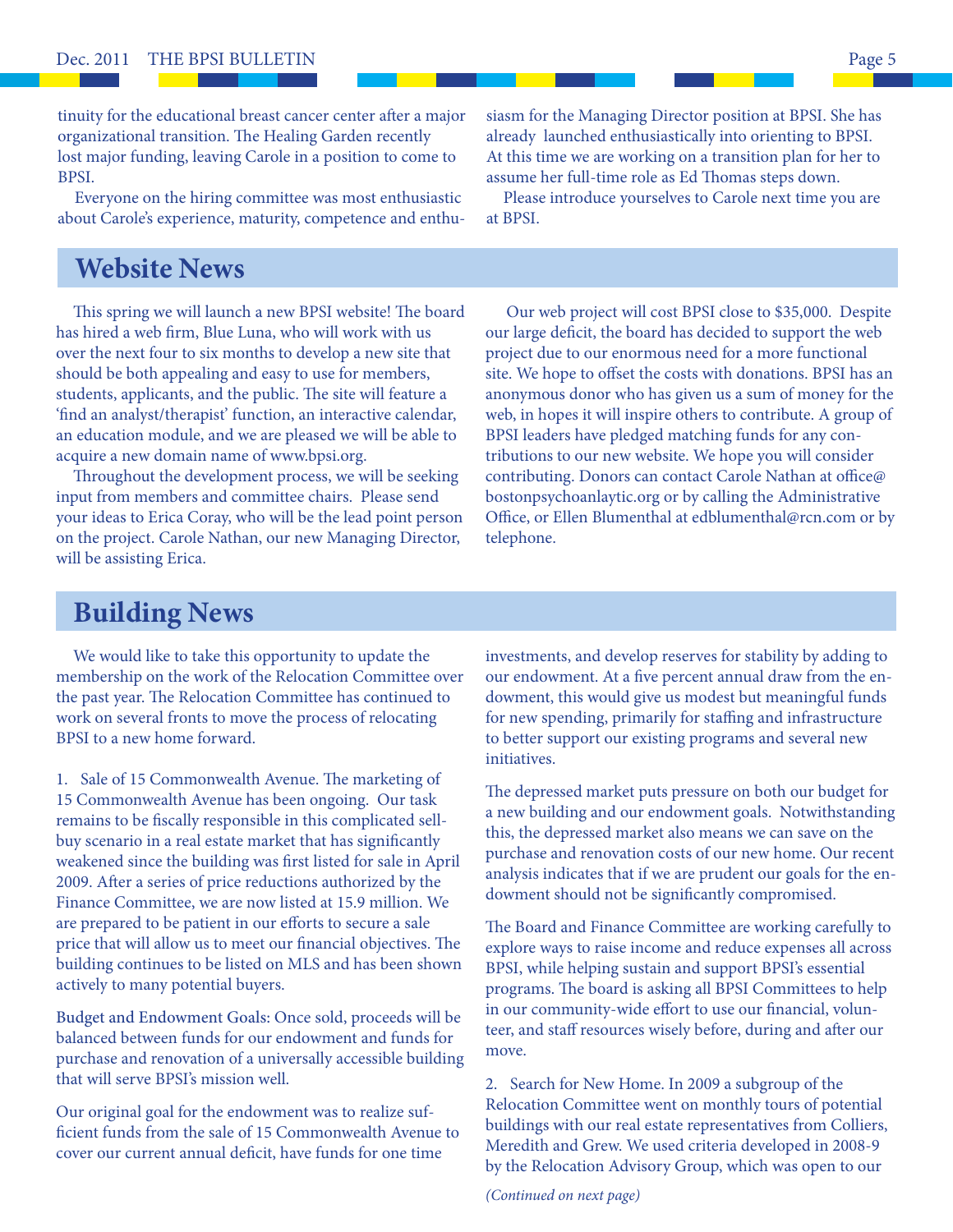entire membership. Top criteria were public transportation, parking, universal accessibility, neighborhood, character of the building, and suitability for BPSI's Mission. Five top sites were toured in October 2009 by the full Relocation Committee and remain on our 'radar screen'. We are in the confidential due diligence and negotiation phase with the owners of one of our top sites.

3. Interim Space. From the outset of the relocation process the Relocation Committee has tried to minimize the possibility of needing interim space. This continues to be our aim. However, we may not be able to avoid the need for short-term temporary quarters as we juggle the timing of the sale of 15 Commonwealth Avenue and the purchase and renovation of a new home. We will keep the membership appraised as this complex sale/purchase scenario unfolds.

Feel free to contact either co-chair or member of the committee if you have questions.

> Catherine R. Kimble, MD Joseph M. Schwartz, PhD Co-Chairs, Relocation Committee

## **Community and Outreach**

 BPSI has been actively involved in creating links with the academic communities around us. Two of these links have taken hold in our connection with the MGH-McLean psychiatry training program and the Simmons School of Social Work.

#### **PiP Program**

The Program in Psychodynamics (PiP) is a new collaboration between BPSI and the MGH-McLean Psychiatry Residency. In a new effort to foster the career development of residents interested in psychodynamic research, psychoanalysis, and psychodynamic psychotherapy, the MGH-McLean Psychiatry Residency has inaugurated the Program in Psychodynamics (PiP), a set of opportunities for additional training in psychodynamics in each of the four years of the residency. In collaboration with BPSI, the PiP will allow residents to enhance and deepen their psychodynamic interests, combining in-depth clinical training and scholarship. Each resident in the PiP will have a mentor, will conduct twice-weekly psychoanalytic therapy under close supervision, and will do a scholarly or research project that is psychodynamically informed. Residents can choose among an array of faculty-led elective seminars on topics such as "Shakespeare Reads Freud" and "Psychodynamic Approaches to Eating Disorders." BPSI faculty will serve as core teachers and mentors. In their PG 4 year, residents will complete the Advanced Psychotherapy Fellowship at BPSI. Richard Schwartz and Bob Waldinger direct the PiP.

#### **Outreach to Schools of Social Work**

As an outgrowth of our Strategic Plan, about one and a half years ago, we formed an ad hoc committee on Outreach to Schools of Social Work. Based on our historical ties to Simmons School of Social Work, we chose Simmons for our first initiative. Holly Housman and I have functioned as the emissaries, and, in consultation with Jonathan Kolb, we began a series of "institution to institution" talks with Simmons, in which we aimed to rekindle our relationship

with the School. These included meetings with the various Deans, the Chair of the Doctoral Program, and the Chair of the Field Education Dept. As a result of these meetings, we were invited to attend the Simmons Career Day Event last spring, where Jessica Barton helped us to run a BPSI information Booth. In addition, through talks with the Director of the Simmons Counseling Center, information about BPSI's Free Consultation Service is now posted at the college-wide Counseling Center at Simmons.

 Our overall aim with Simmons was to learn more about their current culture, and expose them to ours, and to distribute information about the various training opportunities at BPSI, as well as the opportunities for CEU credits. There was little to no awareness about our Fellowship or ATP programs, or the American Psychoanalytic Fellowship opportunities, and little awareness about the interdisciplinary opportunities at BPSI.

 As a result of our outreach, we have had inquiries come forward from Simmons students and alumni, and we've generated some interest in our Affiliate Scholar program. So, this has been an experiment in building a community bridge. We have laid down some seeds and will continue this approach for this second year.

In addition, we have begun a different, more informal, organic approach with the Boston University School of Social Work. There, Holly Housman attended an alumni luncheon with the Dean of BU and integrated discussion about analytic training into the luncheon meeting. In addition, Holly gave a talk about analytic concepts in a clinical class at BU and also wrote an article, "On Becoming an Analyst," which was published in the Boston NASW newsletter.

 Our next steps will involve nurturing these contacts and building on these connections. Down the road, we'd also like to build bridges with the other social work schools and other organizations. And, as ever, we welcome your ideas, suggestions and comments and your involvement.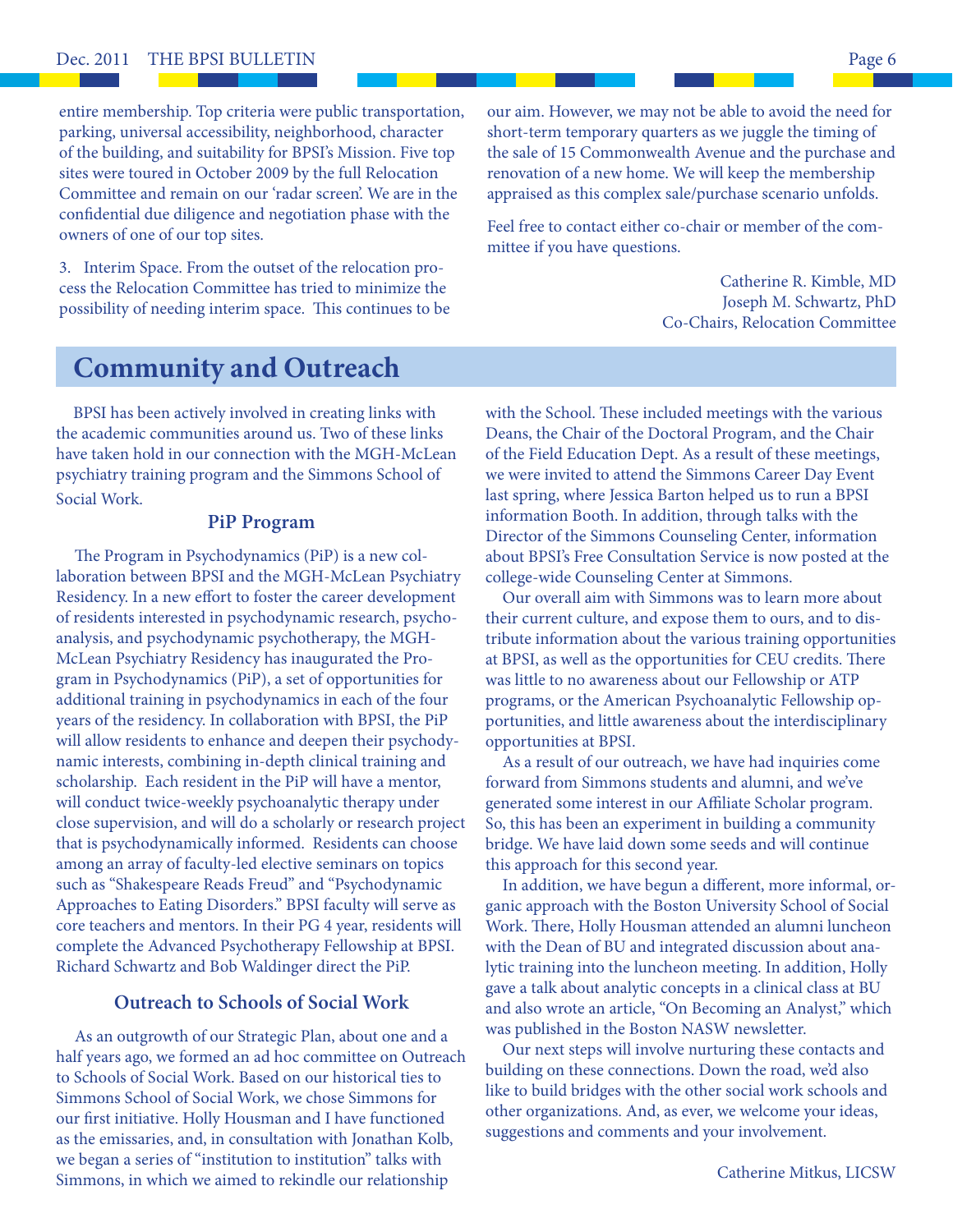## **From Our Authors**

#### **A Disturbance in the Field: Essays in Transference-Countertransference, Routledge, 2010. Steven H. Cooper, Ph.D.**

I appreciate the invitation from Susan Kattlove and the BPSI Bulletin to discuss my recent book with the BPSI community. This book represents some of my evolving clinical and theoretical thinking about psychoanalytic work and object relations theory. The book is a collection of essays about particular kinds of clinical problems related to transitions in analytic work. For example, I investigate a variety of ways that analyst and patient shift into new ways to understand the patient's conflicts, identifications or fantasies. A thread that runs throughout this book is a deeply pragmatic approach to both clinical work and theory. In the book, I elaborate my view of the analytic situation as one in which we have a unique opportunity to help our patients understand elements of their internalized object relations, unconscious conflicts and unconscious fantasy. I also believe that analytic work is advanced by the analyst's self-reflection about his personal participation as he tries to understand the patient's internalized world.

 In general, I am interested in the ubiquitous complexity of how we are always being experienced as an internal object even as, and perhaps especially as, we are trying to help the patient to understand and see elements of this internalized object experience. Our attempts to facilitate the associative process are often at odds with the role we occupy as an internal object, since our internal objects are partly dedicated to opposing expressiveness. I examine the analyst's reflections about his participation in this interplay of roles as an internal and external object. Traditionally, theories related to the patient's internalized object world and the analyst's self-reflective participation have been discussed within different theoretical traditions. For many years now, I have had a somewhat unusual combination of psychoanalytic influences, and I have been trying, with stops and starts, to find a vocabulary for describing this melding of interests. It is my belief that, in our current phase of theory development, we are better off taking a post-tribal approach to understanding unconscious life, transference, countertransference, dreams, and therapeutic action.

The project for psychoanalytic theory development over the last fifty years has involved attempts to integrate our ways of understanding the patient's internalized representational world with the personal participation of an analyst who has an unconscious mind; the analyst's unconscious mind and unconscious conflict intrinsically render him prone to lapses in understanding and enactment. In many ways, Bion began this project, and it has been helped by

a variety of analysts from both within and outside British Object Relations Theory.

 My favorite chapter in this book is one that deals with a particular type of clinical problem, that of self-criticism and its relationship to unconscious grandiosity. Self-criticism is a highly complex and varied clinical phenomenon, and many types of self-reproach are not related to unconscious grandiosity. In the extreme form of what I explore, one part of the self degrades and shames another part of the self for desires, wishes to be seen and known, and wishes for expressiveness. This attacking part of the self is well described by Fairbairn's notion of the "internal saboteur." Self-criticism becomes a kind of ongoing form of killing desire, wish and need. What results is often an unconscious fantasy that if only the self could be different (often devoid of needs and the desire to be loved), then wishes could be gratified. The analyst's interpretations of these immense expectations of the self to be this or that may be easily construed as another form of attack – the analyst becomes, as it were, an external saboteur.

The analyst may be in considerable danger of being collapsed into the patient's familiar object relationship of self-loathing. However, shying away from intepretation for fear of hurting the patient is not without its own dangers, including the analyst's potential withdrawal and dissociation. As in most of the chapters of this book, I try to take the reader into the analyst's modes of self-reflection through his own reverie, as well as through his more considered and organized formulations, what Ferro has termed, 'metaobservation.'

 In fact, in some ways what I've tried to do in most chapters in this book is to explore elements of the analyst's imagination as he weighs various interpretive directions and as he utilizes reverie. This is placed in direct focus in a chapter entitled, "Privacy, Reverie, and the Analyst's Ethical Imagination," in which I try to compare and contrast some of my own reflections about reverie with those of my favorite psychoanalytic writer, Thomas Ogden. In my teaching of psychology interns and residents over the last thirty years, I find that they are understandably concerned about the perils of allowing our clinical imagination to roam--as Freud put it, "to allow our minds to be adrift" for periods of time.

These concerns, under-theorized in our analytic literature, seem quite valid. Mostly, of course, it is difficult, if not impossible, to delineate in advance what the limits of our imagination might be; without allowing our minds to be adrift we can't know in advance whether it will help us with our patients, or whether we will learn that it has more to do with our own psychology and be of less relevance to our